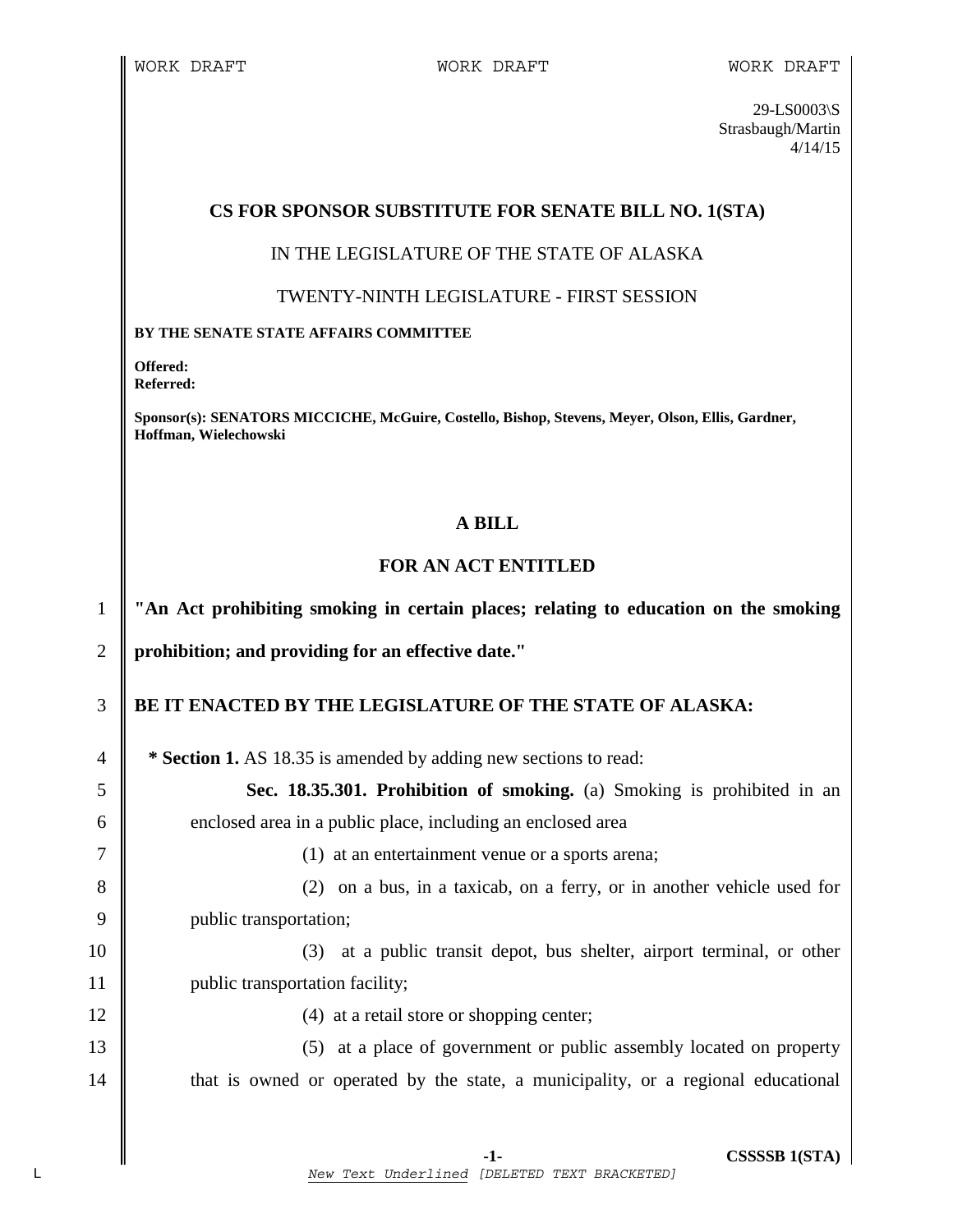|                |                  | WORK DRAFT                           | WORK DRAFT                                                                              | 29-LS0003\S |
|----------------|------------------|--------------------------------------|-----------------------------------------------------------------------------------------|-------------|
| 1              |                  |                                      | attendance area, or by an agent of the state, a municipality, or a regional educational |             |
| $\overline{2}$ | attendance area. |                                      |                                                                                         |             |
| 3              |                  |                                      | (b) Smoking is prohibited in an enclosed area                                           |             |
| 4              |                  |                                      | (1) at an office building, office, hotel, motel, restaurant, bar, retail                |             |
| 5              |                  |                                      | store, or common area in an apartment building or multiple-family dwelling;             |             |
| 6              |                  |                                      | (2) in a place of employment;                                                           |             |
| 7              |                  |                                      | (3) in a building or residence that is used to provide paid child care,                 |             |
| 8              |                  |                                      | whether or not children are present in the building or residence;                       |             |
| 9              |                  |                                      | (4) at a health care facility;                                                          |             |
| 10             |                  |                                      | (5) in a vehicle that is a place of employment;                                         |             |
| 11             |                  |                                      | (6) at a public or private educational facility;                                        |             |
| 12             |                  |                                      | (7) in a residence at which the care of adults is provided on a fee-for-                |             |
| 13             |                  | service basis;                       |                                                                                         |             |
| 14             |                  |                                      | (8) at a residence in a health care facility, hotel, or motel;                          |             |
| 15             |                  | (9)                                  | on a marine vessel operating as a shore-based fisheries business                        |             |
| 16             |                  | under AS 43.75.                      |                                                                                         |             |
| 17             |                  | (c) Smoking is prohibited outdoors   |                                                                                         |             |
| 18             |                  | (1)                                  | at an area located at a public or private school or a state or                          |             |
| 19             |                  |                                      | municipal park that is primarily designated as a place for children to play;            |             |
| 20             |                  |                                      | (2) in a seating area for an outdoor arena, stadium, or amphitheater;                   |             |
| 21             |                  | $(3)$ within                         |                                                                                         |             |
| 22             |                  |                                      | (A) 50 feet of an entrance to a health care facility;                                   |             |
| 23             |                  | (B)                                  | 10 feet of an entrance to a bar or restaurant that serves                               |             |
| 24             |                  | alcoholic beverages;                 |                                                                                         |             |
| 25             |                  | (C)                                  | 20 feet of an entrance, open window, or heating or                                      |             |
| 26             |                  |                                      | ventilation system air intake vent at an enclosed area at a place where smoking         |             |
| 27             |                  | is prohibited under this section; or |                                                                                         |             |
| 28             |                  | (D)                                  | a reasonable distance of an entrance, open window, or                                   |             |
| 29             |                  |                                      | heating or ventilation system air intake vent on a marine vessel covered by this        |             |
| 30             |                  |                                      | section as determined by the vessel owner or operator in charge.                        |             |
| 31             |                  |                                      | (d) Notwithstanding (a) of this section, unless the owner or operator prohibits         |             |
|                |                  |                                      |                                                                                         |             |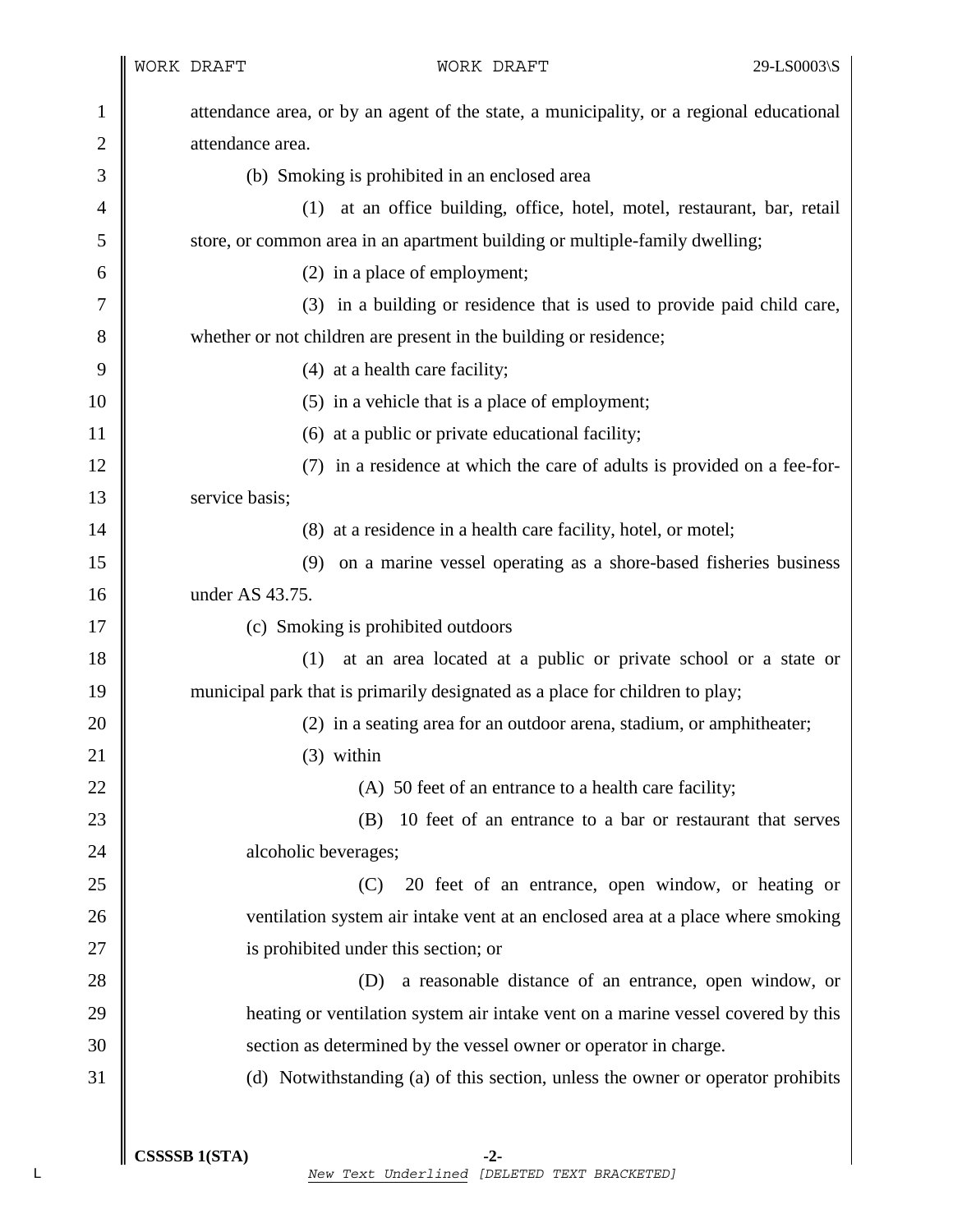|                |                               | WORK DRAFT<br>WORK DRAFT                                                                     | 29-LS0003\S |
|----------------|-------------------------------|----------------------------------------------------------------------------------------------|-------------|
| 1              |                               | it, smoking is allowed at a retail tobacco or e-cigarette store. In this subsection, "retail |             |
| $\overline{c}$ | tobacco or e-cigarette store" |                                                                                              |             |
| 3              |                               | (1) means a retail store                                                                     |             |
| $\overline{4}$ |                               | (A) that sells primarily cigarettes, e-cigarettes, cigars, tobacco                           |             |
| 5              |                               | and products containing tobacco, and pipes and other smoking or e-cigarette                  |             |
| 6              |                               | accessories;                                                                                 |             |
| 7              |                               | (B) in which the sale of other products is incidental;                                       |             |
| 8              |                               | (C) that derives at least 90 percent of its gross revenue from the                           |             |
| 9              |                               | sale of cigarettes, e-cigarettes, cigars, tobacco and products containing tobacco,           |             |
| 10             |                               | and pipes and other smoking or e-cigarette accessories; and                                  |             |
| 11             |                               | that is a freestanding building not attached to another<br>(D)                               |             |
| 12             |                               | business or to a residence;                                                                  |             |
| 13             |                               | (2) does not include                                                                         |             |
| 14             |                               | (A) a tobacco or e-cigarette department or section of a business                             |             |
| 15             |                               | that does not meet the criteria in (1) of this subsection;                                   |             |
| 16             |                               | (B) a business that is also a restaurant or grocery store;                                   |             |
| 17             |                               | a business that is licensed under AS 04.11 to serve<br>(C)                                   |             |
| 18             |                               | alcoholic beverages at an outdoor location;                                                  |             |
| 19             |                               | (D) a business that is licensed under AS 05.15 to sell pull-tabs;                            |             |
| 20             |                               | a business that is licensed under AS 43.70.075 to sell<br>(E)                                |             |
| 21             |                               | tobacco but that does not meet the requirements of this subsection; or                       |             |
| 22             |                               | a retail store that is within an indoor public place or<br>(F)                               |             |
| 23             |                               | workplace.                                                                                   |             |
| 24             |                               | (e) Notwithstanding (a) and (b) of this section, smoking may be permitted in a               |             |
| 25             |                               | separate enclosed smoking area located in a terminal for international passengers who        |             |
| 26             |                               | are in transit in a state-owned and state-operated international airport and who are         |             |
| 27             |                               | restricted by federal law from leaving the airport, if the smoking area is vented directly   |             |
| 28             |                               | to an outdoor area that is not an area where smoking is prohibited under (c) of this         |             |
| 29             |                               | section.                                                                                     |             |
| 30             |                               | Notwithstanding (b) of this section, unless the owner or operator prohibits<br>(f)           |             |
| 31             |                               | it, smoking is allowed                                                                       |             |
|                |                               |                                                                                              |             |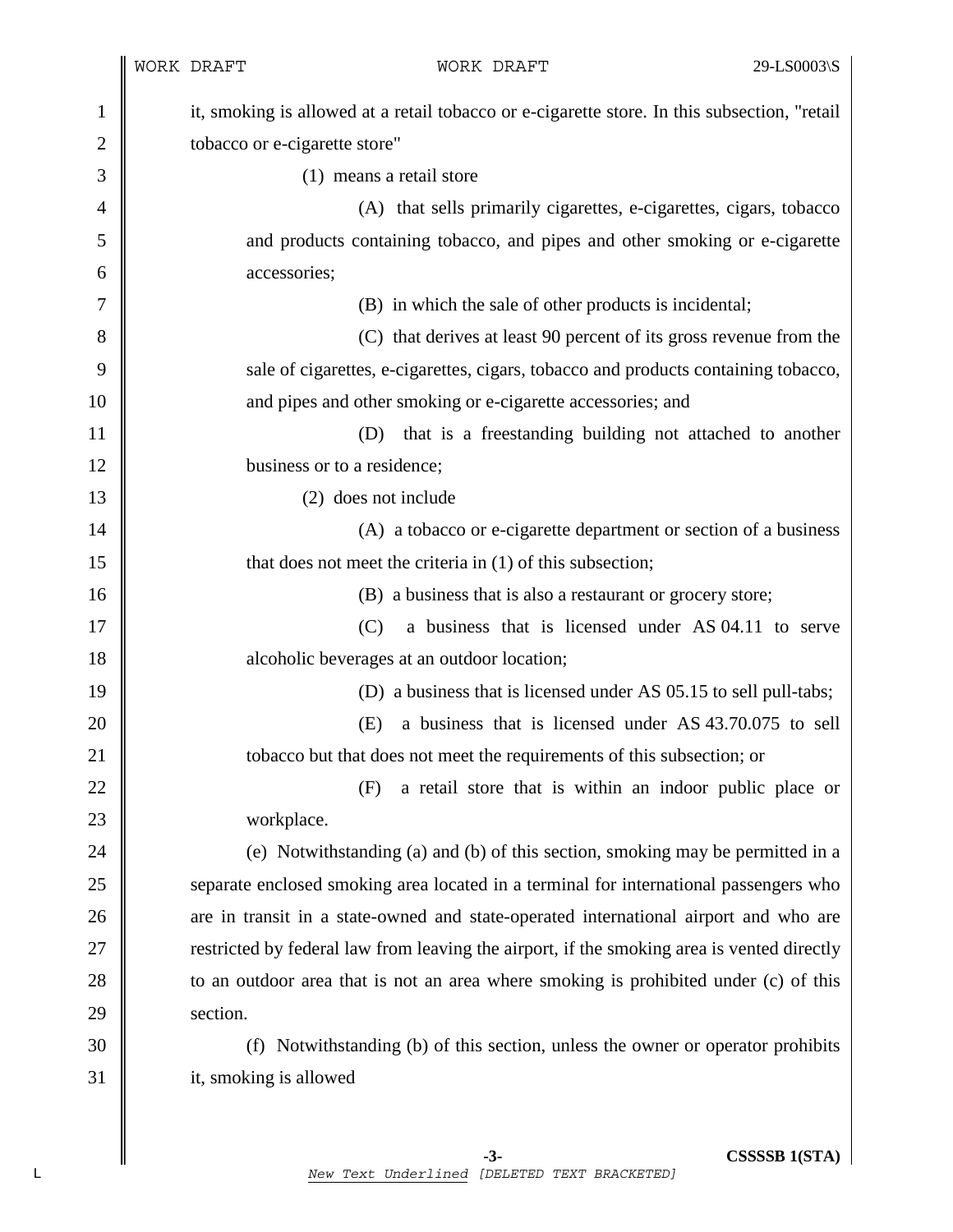WORK DRAFT WORK DRAFT 29-LS0003\S 1 (1) in a vehicle that is a place of employment when the vehicle is used 2 exclusively by one person; 3 (2) on a marine vessel when the vessel is engaged in commercial 4 fishing or sport charter fishing or is otherwise used as a place of employment. 5 (g) Nothing in this section prohibits smoking at a private residence, except a 6 private residence described in (b) of this section. 7 (h) Notwithstanding (b) of this section, the department may adopt regulations 8 authorizing smoking in a stand-alone shelter. At a minimum, the regulations must 9 provide 10 **10** (1) that no food or drink be sold in the stand-alone shelter; 11 || (2) that at least 50 percent of one side of the shelter be completely 12 open to the outside; and 13 (3) for minimum distance requirements consistent with (c) of this 14 section. 15 **Sec. 18.35.306. Notice of prohibition.** (a) A person who is in charge of a place 16 or vehicle where smoking is prohibited under AS 18.35.301 shall conspicuously 17 display in the place or vehicle a sign that 18 **(1)** reads "Smoking Prohibited by Law--Maximum Fine \$50"; and 19 (2) includes the international symbol for no smoking or the words "No 20 **Puffin** with a pictorial representation of a Horned Puffin or Tufted Puffin holding a 21 **burning cigarette enclosed in a red circle crossed with a red bar.** 22 (b) A person in charge of a building at which smoking is prohibited within a

23 specific distance from the entrance of the building under AS 18.35.301(c) shall 24 conspicuously display a sign that reads "Smoking within (number of feet) Feet of 25 Entrance Prohibited by Law--Maximum Fine \$50" visible from the outside of each 26 entrance to the building.

27 (c) The department shall furnish signs required under this section to a person 28 who requests them with the intention of displaying them.

29 **Sec. 18.35.311. Duty of employers and building managers.** (a) An employer 30 may not permit an employee, customer, or other person to smoke inside an enclosed 31 area at a place of employment.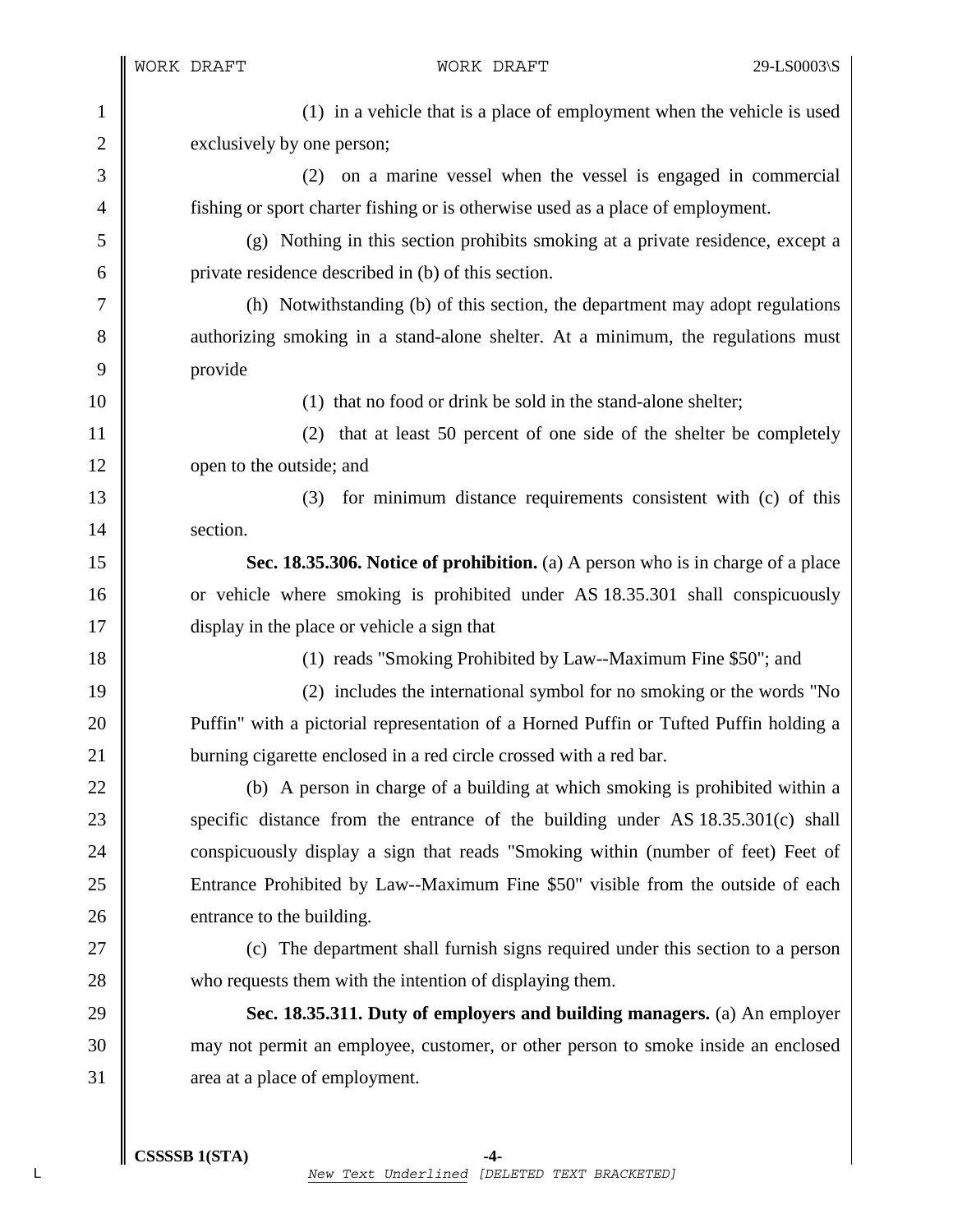1 (b) The owner, operator, manager, or other person who manages a building or 2 other place where smoking is prohibited under AS 18.35.301 may not provide ashtrays 3 or other smoking accessories for use in that building or place. 4 **Sec. 18.35.321. Public education.** (a) The commissioner shall ensure that 5 employers, property owners, property operators, and other members of the public are 6 provided ongoing access to 7 (1) a program of education regarding the requirements in AS 18.35.301  $8 \parallel$  - 18.35.399; 9 (2) an electronically published printable brochure that summarizes the 10 | requirements in AS 18.35.301 - 18.35.399. 11 (b) The program of education under (a) of this section may be provided in 12 combination with the comprehensive smoking education, tobacco use prevention, and 13 tobacco control program established in AS  $44.29.020(a)(14)$ . 14 **Sec. 18.35.326. Nonretaliation.** (a) An employer may not discharge or in any 15 other manner retaliate against an employee because the employee cooperates with or 16 **initiates enforcement of a requirement in AS 18.35.301 - 18.35.399.** 17 (b) The owner or operator of a vehicle or other place that is subject to a 18 consequirement in AS 18.35.301 - 18.35.399 may not retaliate against a customer or other 19 member of the public for cooperating with or initiating enforcement of a requirement 20 **i** in AS 18.35.301 - 18.35.399. 21 **Sec. 18.35.331. Conflicts with local requirements.** Nothing in AS 18.35.301 22  $\parallel$  - 18.35.399 prohibits a municipality from adopting an ordinance imposing 23 (1) additional limitations on smoking; or 24 **(2)** additional duties on employers, owners, operators, and other 25 ersons who are subject to the requirements of AS 18.35.306 or 18.35.311 related to 26 | smoking. 27 **\*** Sec. 2. AS 18.35.340(a) is amended to read: 28 (a) The commissioner shall develop and maintain a procedure for processing 29 reports of violations of **AS 18.35.301, 18.35.306, 18.35.311, and 18.35.326** 30 [AS 18.35.300, 18.35.305, AND 18.35.330]. 31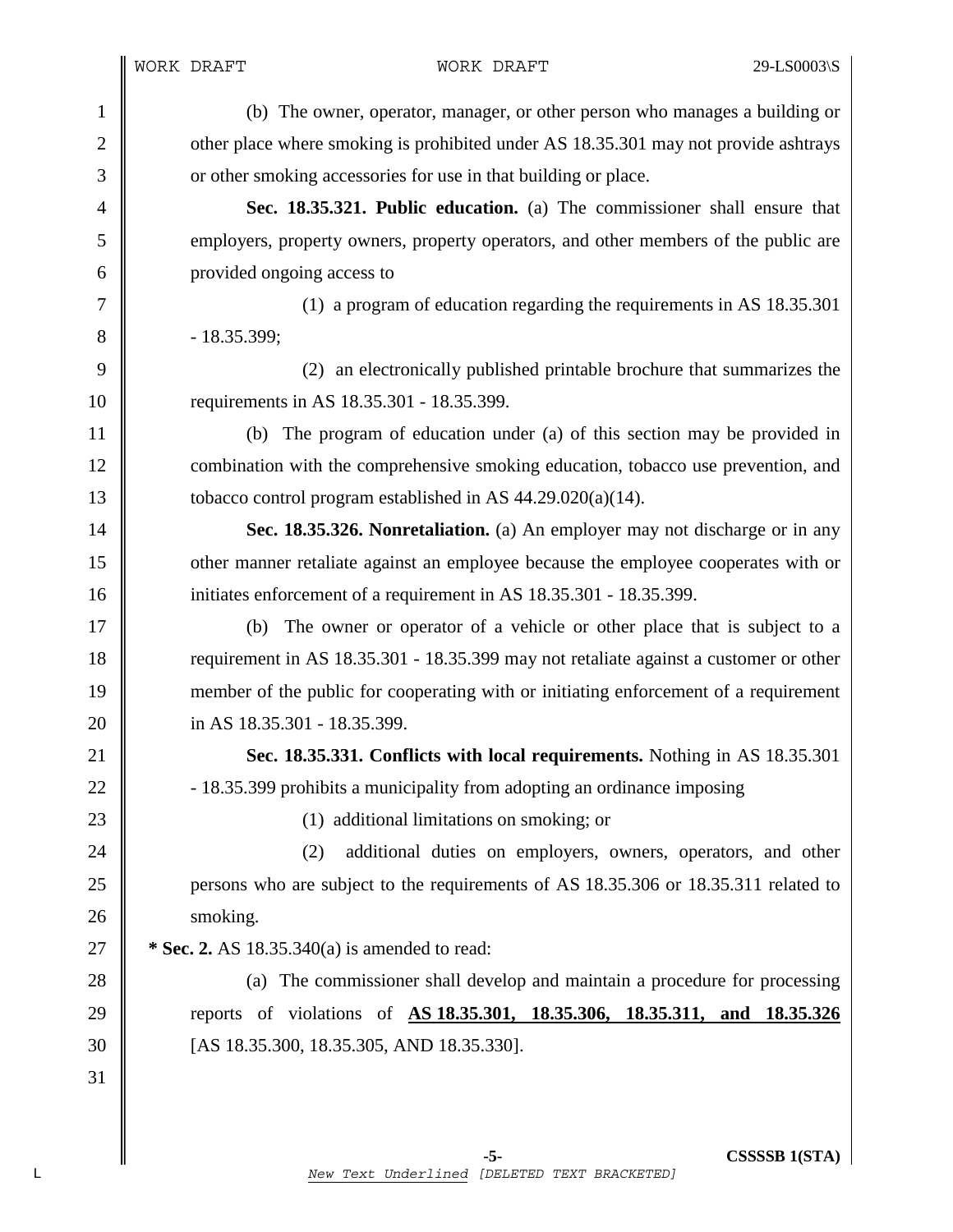1 **\* Sec. 3.** AS 18.35.340(b) is amended to read:

2 (b) If, after investigating a report made under this section, the commissioner 3 determines that a violation has occurred, (1) the commissioner may file a civil 4 complaint in the district court to enforce the provisions of **AS 18.35.301 - 18.35.399**  $5 \parallel$  [AS 18.35.300 - 18.35.365]; or (2) an employee of the department designated by the 6 commissioner to enforce the provisions of **AS 18.35.301 - 18.35.399** [AS 18.35.300 - 7 || 18.35.365] may issue a citation under AS 18.35.341(b). If an employee of the 8 department issues a citation, the violation shall be processed and disposed of under 9 AS 18.35.341.

10 **\* Sec. 4.** AS 18.35.340(c) is amended to read:

11 (c) A person who violates **AS 18.35.301, 18.35.311, or 18.35.326** 12 [AS 18.35.300 OR 18.35.305] and against whom the commissioner has filed a civil 13 complaint under this section is punishable by a civil fine of not less than \$10 nor more 14 **than \$50.** A person who violates **AS 18.35.306** [AS 18.35.330] and against whom the 15 commissioner has filed a civil complaint under this section is punishable by a civil 16 fine of not less than \$20 nor more than \$300. Each day a violation of **AS 18.35.306** 17 [AS 18.35.330] continues after a civil complaint for the violation has been filed and 18 **Solution** Served on the defendant constitutes a separate violation.

19 **\* Sec. 5.** AS 18.35.341(a) is amended to read:

20 (a) A peace officer may issue a citation for a violation of **AS 18.35.301**, 21 **18.35.311, or 18.35.326** [AS 18.35.300 OR 18.35.305] committed in the officer's 22 presence or for a violation of **AS 18.35.306** [AS 18.35.330]. The provisions of 23 AS 12.25.175 - 12.25.230 apply to the issuance of a citation under this subsection. 24 **\*** Sec. 6. AS 18.35.341(b) is amended to read:

25 (b) An employee of the department designated by the commissioner to enforce 26 the provisions of **AS 18.35.301 - 18.35.399** [AS 18.35.300 - 18.35.365] may issue a 27 citation for a violation of **AS 18.35.301, 18.35.306, 18.35.311, or 18.35.326** 28 | [AS 18.35.300, 18.35.305, OR 18.35.330] regardless of whether the violation was 29 committed in the employee's presence. A citation issued under this subsection shall be 30 in the same form and shall be processed in the same manner as a citation issued by a 31 peace officer under (a) of this section. An employee of the department may not arrest a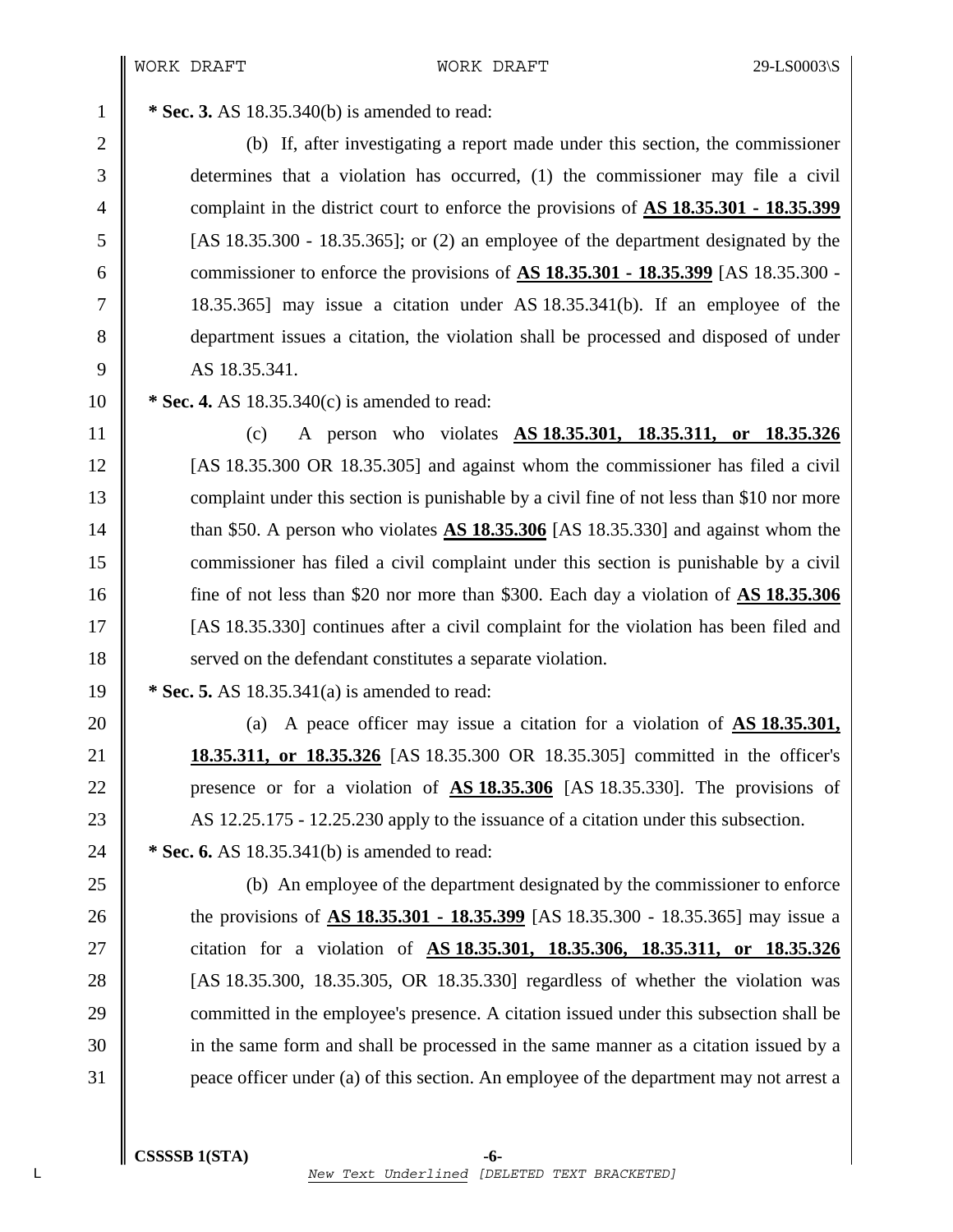$\parallel$ 

| $\mathbf{1}$   | person for a violation of <b>AS 18.35.301</b> , <b>18.35.306</b> , <b>18.35.311</b> , or <b>18.35.326</b>      |
|----------------|----------------------------------------------------------------------------------------------------------------|
| $\overline{2}$ | [AS 18.35.300, 18.35.305, OR 18.35.330].                                                                       |
| 3              | * Sec. 7. AS $18.35.341(c)$ is amended to read:                                                                |
| 4              | (c) A person who violates <b>AS 18.35.301, 18.35.306, 18.35.311, or 18.35.326</b>                              |
| 5              | [AS 18.35.300, 18.35.305, OR 18.35.330] is guilty of a violation as defined in                                 |
| 6              | AS 11.81.900(b) and upon conviction is punishable by a fine of not less than \$10 nor                          |
| $\overline{7}$ | more than \$50 for a violation of <u>AS 18.35.301, 18.35.311</u> , or 18.35.326                                |
| 8              | [AS 18.35.300 OR 18.35.305] and by a fine of not less than \$20 nor more than \$300                            |
| 9              | for a violation of $\overline{AS}$ 18.35.306 [AS 18.35.330]. Each day a violation of $\overline{AS}$ 18.35.306 |
| 10             | [AS 18.35.330] continues after a citation for the violation has been issued constitutes a                      |
| 11             | separate violation.                                                                                            |
| 12             | * Sec. 8. AS $18.35.341(d)$ is amended to read:                                                                |
| 13             | (d) The supreme court shall establish a schedule of bail amounts for violations                                |
| 14             | of <u>AS 18.35.301, 18.35.306, 18.35.311, and 18.35.326</u> [AS 18.35.300, 18.35.305,                          |
| 15             | AND 18.35.330], but in no event may the bail amount exceed the maximum fine that                               |
| 16             | may be imposed for the violation under (c) of this section. The bail amount for a                              |
| 17             | violation must appear on the citation.                                                                         |
| 18             | * Sec. 9. AS 18.35.342 is amended to read:                                                                     |
| 19             | Sec. 18.35.342. Multiple fines prohibited. A person may not be fined more                                      |
| 20             | than once for each violation of AS 18.35.301, 18.35.306, 18.35.311, or 18.35.326                               |
| 21             | [AS 18.35.300, 18.35.305, OR 18.35.330].                                                                       |
| 22             | * Sec. 10. AS 18.35.343 is amended to read:                                                                    |
| 23             | Sec. 18.35.343. Injunctions. The commissioner or any affected party may                                        |
| 24             | institute an action in the superior court to enjoin repeated violations of $\overline{AS}$ 18.35.301,          |
| 25             | <b>18.35.306, 18.35.311, or 18.35.326</b> [AS 18.35.300, 18.35.305, or 18.35.330].                             |
| 26             | * Sec. 11. AS 18.35.350 is amended to read:                                                                    |
| 27             | 18.35.350. Enforcement authority. The commissioner or<br>Sec.<br>the                                           |
| 28             | commissioner's designee is responsible for enforcing the provisions of <b>AS 18.35.301</b> -                   |
| 29             | <b>18.35.399</b> [AS 18.35.300 - 18.35.365]. This section does not limit the authority of                      |
| 30             | peace officers.                                                                                                |
| 31             | * Sec. 12. AS 18.35 is amended by adding a new section to read:                                                |
|                |                                                                                                                |
|                |                                                                                                                |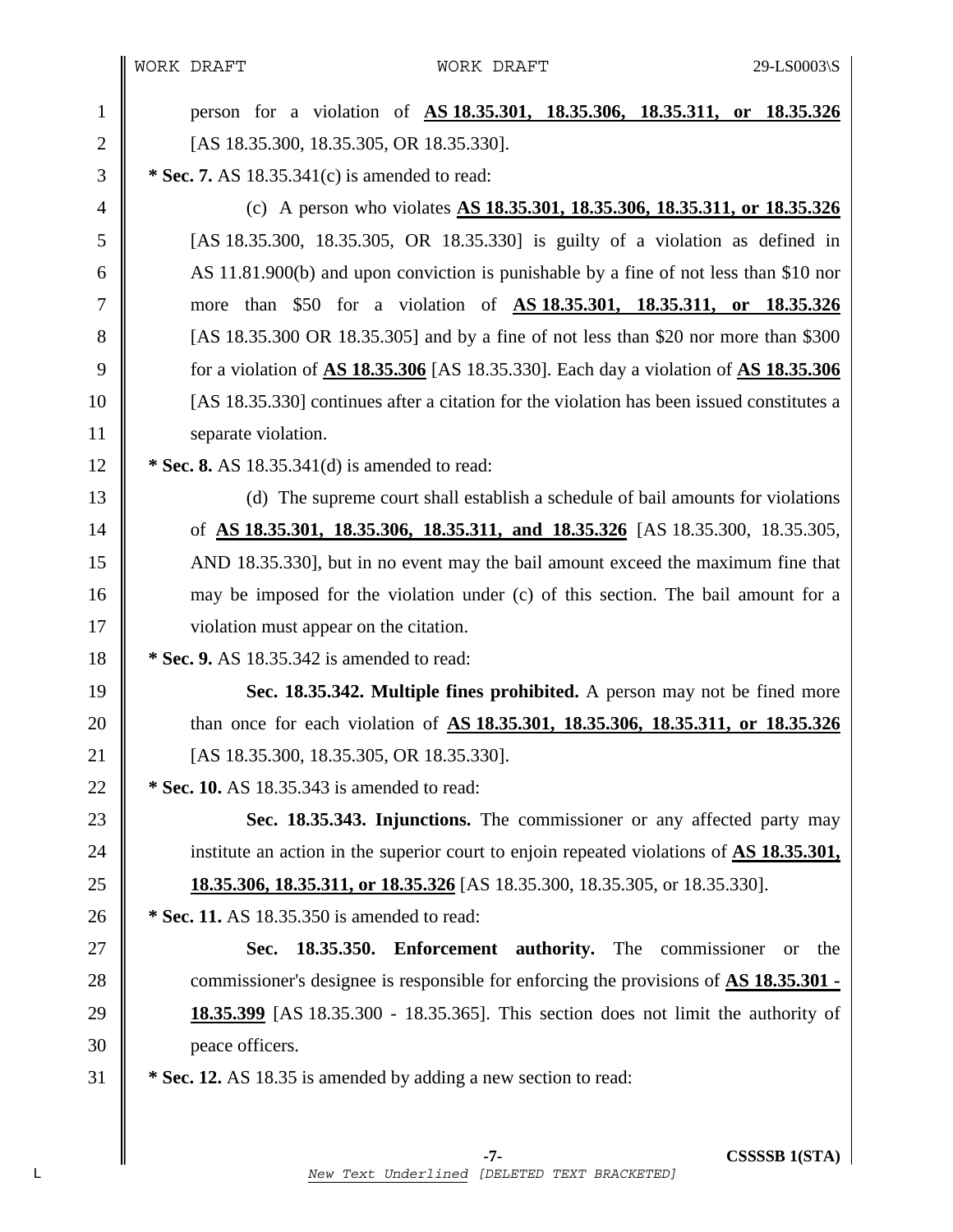1 **Sec. 18.35.399. Definitions.** In AS 18.35.301 - 18.35.399, 2 (1) "business" means a for-profit or nonprofit sole proprietorship, 3 partnership, joint venture, corporation, professional corporation, private club, retail 4 Seller of goods or services, or other business entity; 5 (2) "commissioner" means the commissioner of environmental 6 **conservation or the commissioner's designee;** 7 (3) "department" means the Department of Environmental 8 **Conservation:** 9 (4) "e-cigarette" means an electronic device that uses a heating 10 element, battery, or electronic circuit to issue a vapor or aerosol for inhalation in a 11 manner that simulates smoking a lighted or heated cigar, cigarette, or pipe, or other 12 | lighted or heated tobacco or plant product intended for inhalation; 13 (5) "employee" means a person who is employed by a business for 14 **compensation or works for a business as a volunteer without compensation;** 15 (6) "employer" means the state, a municipality, a regional educational 16 attendance area, and a person or a business with one or more employees; 17 || (7) "enclosed area" means space between a floor and a ceiling that is 18 bounded on two or more sides by a combination of walls, doorways, windows, or 19 other physical barriers that may be open, partially open, closed, retractable, temporary, 20 or permanent; 21 | (8) "health care facility" means an office or institution providing care 22 \| or treatment for physical, mental, emotional, or other medical, dental, physiological, or 23 psychological diseases or conditions; a private, municipal, or state hospital; 24 independent diagnostic testing facility; primary care outpatient facility; skilled nursing 25 **facility**; kidney disease treatment center, including freestanding hemodialysis units; 26 **intermediate care facility; ambulatory surgical facility; Alaska Pioneers' Home or** 27 Alaska Veterans' Home administered by the Department of Health and Social Services 28 under AS 47.55; long-term care facility; psychiatric hospital; residential psychiatric 29 Treatment center, as defined in AS 18.07.111 or AS 47.32.900, and other facilities, 30 places of employment or offices operated for use by doctors, nurses, surgeons,

31 chiropractors, physical therapists, physicians, psychiatrists, or dentists or other